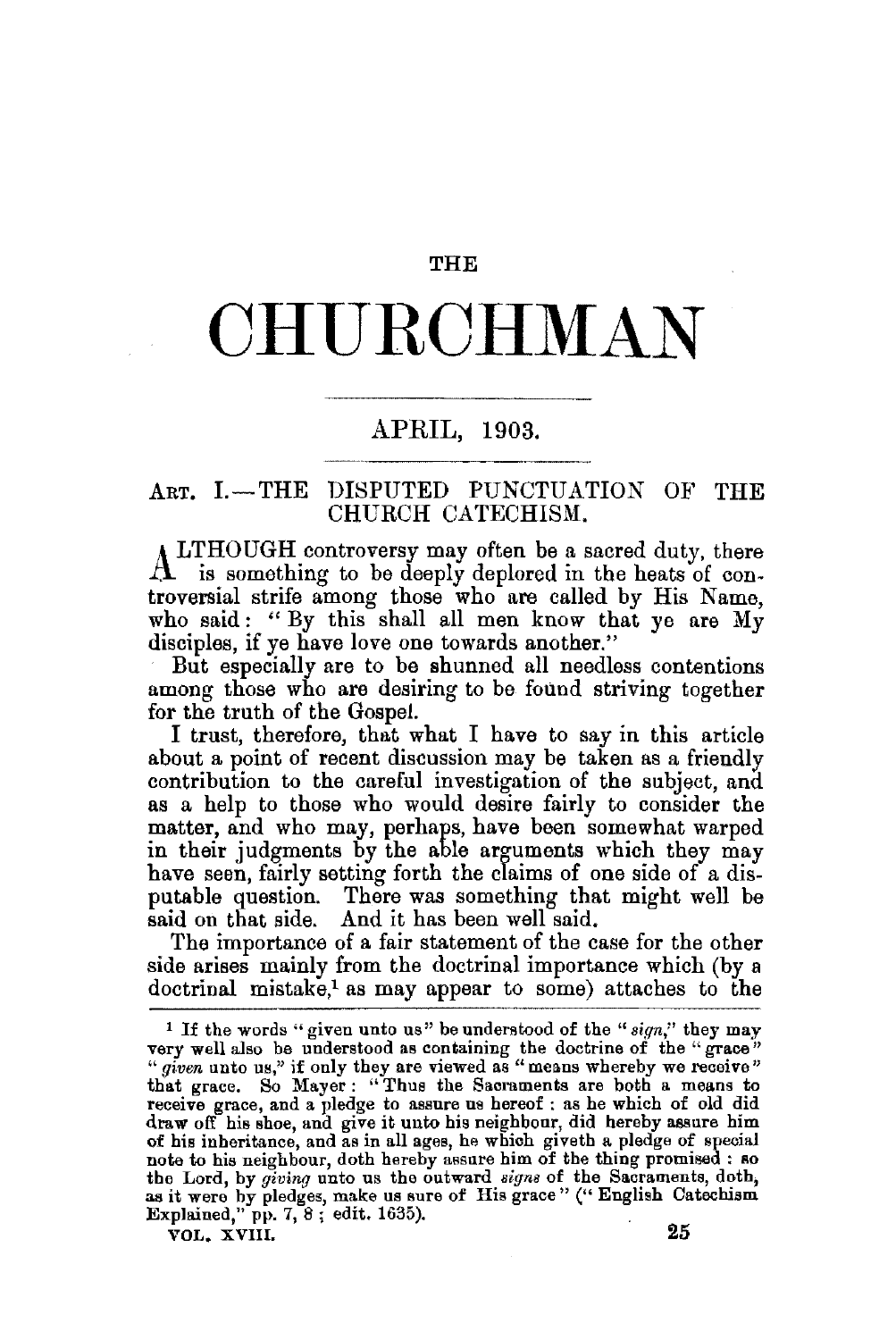#### 338 The Disputed Punctuation of the Catechism.

insertion of a comma, as interpreted by those who plead for its re-insertion.1

So Dr. Richard Sherlock, in his "Catechism of the Church of England Paraphrased," while interpreting the answer as with the comma-" Sign . . . given and ordained by Christ Himself, as a means," etc.-goes on to explain that "Christ . . . hath ordained in His Church certain rites called Sacraments, which are not only visible and apparent *signs* of His invisible and *hidden* graces, but also the *means* whereby we are made partakers of His Graces, and *pledges* to assure us of them" (pp. 49, 50; 18th edit.; London, 1699).

Indeed, a learned correspondent of the *Guardian* (July 29, 1891), pleading for the comma, and connecting "given" with "sign," and referring to the scholastic distinction between *signa naturalia* and *signa Hominibus data*, regards it as a valuable help to find in the Catechism a passage to inculcate the truth of "the objective character of the Sacra-<br>ments," the understanding of which he considers "in these days we are

recovering."<br>See "Cat. Concil. Trident.," par. ii., cap. i., § viii., where *signa* are<br>divided into three *species*: (1) Naturalia, (2) Ab hominibus constituta, (3) Divintus data. See also Bullinger, "Decades," vol. iv., p. 27, P.S.

I would not speak too confidently, but I certainly incline to think that in this sense, as indicating a *Divine gift,* should be understood the "quod nobis datur" of Durel's version. Those who are acquainted with Durel's writings will, I believe, hardly be much disposed to question this-not that any objection can be made to understanding the "datur" of the human ministration. I will venture to refer only to the following words: "Gratiæ illius invisibilis, quæ utrumque beneficium, reatus ablutionem scilicet, et maculæ purgationem complectitur, Sacramentum seu signum visibile atque pignus certissimum Baptismus est, ut qui ad illam significandam, obsignandamque, atque instrumentaliter exhibendam a Deo institutus fuit" ("Vindiciæ," cap. xxvi., p. 290, London, 1669). Compare the following from Archbishop Sandys : " God's gift, without sealing, is sure, . . . yet . . . He added these outward signs and seals . . . to certify us that His promise is most certain. He *giveth us*, therefore, these holy and visible signs, ... giving unto the signs the names which are proper to the things signified by them" ("Sermons," pp. 303, 304, P.S.).

"In this Sacrament there are two things-a visible sign and an invisible grace. There is a visible sacramental sign of bread and wine, and there There is a visible sacramental sign of bread and wine, and there is the thing and matter signified-namely, tho Body and Blood of Christ; there is an earthly matter and a heavenly matter. . . . The spiritual part, that which feedeth the soul, only the faithful do receive" *(ibid.,* p. 88).

In these passages we see how well the very outward and visible sign may be regarded as *given* unto us by God because of its relation by Divine institution to that inward and spiritual grace, which it is ordained to be a means of our receiving, or, in other words, of which it is exhibitive.

Compare the following : "Seeing the Sacraments are the institution and work of the Lord Himself, the faithful do receive them, not as certain superfluous inventions of men, as if at the hand of men, but as His heavenly gifts, and that at the very hand of the Lord" ("Earlier Confession of the Swiss." See Hall's "Harmony," p. 289).

"Deus in sacramentis suis quasi manum suam de cœlis extendit, et porrigit nobis suam gratiam " (Åmes, "Catecheseos Sciagraphia," p. 143 ;<br>Amstel., 1635).

 $\mu$  No doubt the purpose in view of the advocates of the comma is to defend the truth (which is not in question) that faithless communicants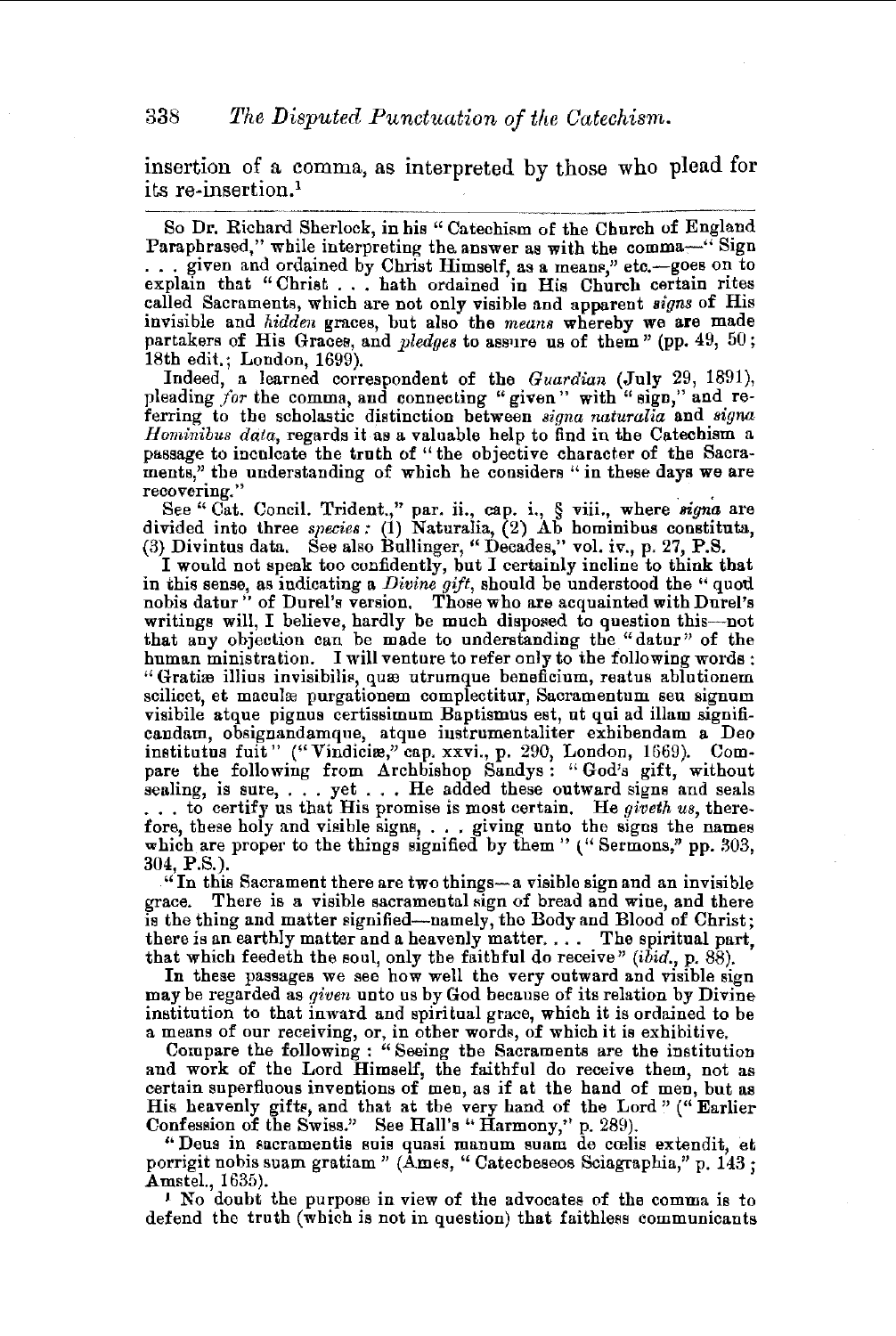It hardly needs to be said that the question is concerning the comma, which in the MS. Book of Common Prayer, as attached to the Act of Uniformity, 1662, separates "inward and spiritual grace" from "given unto us."

The following questions are therefore submitted for consideration :

I. *Was the comma in the original draft of the Catechism as first set forth* by *authority?* 

(1) *Not:* if we rely on the *only authoritative documenti.e.,* the " letters patent " of James I. authorizing the addition to the Catechism, a document which is still preserved in MS. in the Record Office (Pat. Roll 1, Jac. I., part 5), which certainly has no comma. Rymer's "Fredera" is relied on for

The testimony to this doctrine seems, therefore, rather weakened than strengthened by the endeavour to force it upon the very doubtful interpretation of a justly disputed punctuation.<br>We would not do to any the injustice of supposing that they reject or

question the truth of the *grace* being *given* in the faithful receiving of the sign. We are in full agreement with the advocates of the comma in their contention that the " unio sacramentalis" is not to be regarded as having any force *extra usum.* 

It is urged, indeed, in favour of the comma, that it serves "to accentuate the contrast between a 'sacrament' and a 'sacrifice'" (Tomlinson, p. 13). But the contrast is, at least, quite as much accentuated if "given unto us" be understood of the "grace" as if it be connected with the "sign." It is not the "sign," but the "thing signified," which, in the view of Roman theology, is offered in sacrifice to God the Father (see Bellarmine, "De Missa," lib. i., cap. xxvii. ; "Disp. de Controv.," tom. iii., cc. 1035, 1037, 1041). Besides which, it should be remembered that in Roman theology the ideas of *sacrifice* and *Sacrament* are kept quite distinct. The notion of "sacrificium" is not allowed to enter into the "ratio sacramenti" (see, e.g., Dens, "De Sacramentis in genere," N. 3; "Theologia," tom. v., p.  $69$ ; Dublin, 1832).

It can hardly need to be said that in the answer, as read without the comma; there was no *new* teaching for the English Church.

In Nowell's " Smallest Catechism " the thing signified in the Lord's Supper had been described as "the Body and Blood of Christ, which in the Lord's Supper are *given* to the faithful, and are by them taken, eaten, and drunken only in a heavenly and spiritual manner, but yet in truth" (see my "Eucharistic Presence," p. 306).<br>In Jewel's "Apology" it had been declared : "Christum asserimus,

vere sese præsentem exhibere in Sacramentis suis . . . idque dicimus<br>non perfunctorie, et frigide, sed re ipsa et vere fieri " (pp. 31, 32 ; Cantab., 1838).

Hooker had written : "The bread and cup are His Body and Blood because they are causes instrumental upon the receipt whereof the *participation* o£ His Body and Blood ensueth" ("Eccles. Pol.," book v., cb. lxvii., § 5; Works, vol ii., p. 352; edit. Keble).

 $25 - 2$ 

do not receive the *res sacramenti*, though they may often take the *sacra*. *mentum.* This important truth, however, is otherwise safeguarded by the word "faithful," in the answer to the question concerning the Lord's Supper: "What is the inward part or thing signified?" (see my "Eucharistic Presence," pp. 365-370) to say nothing of the teaching of Art. XXIX.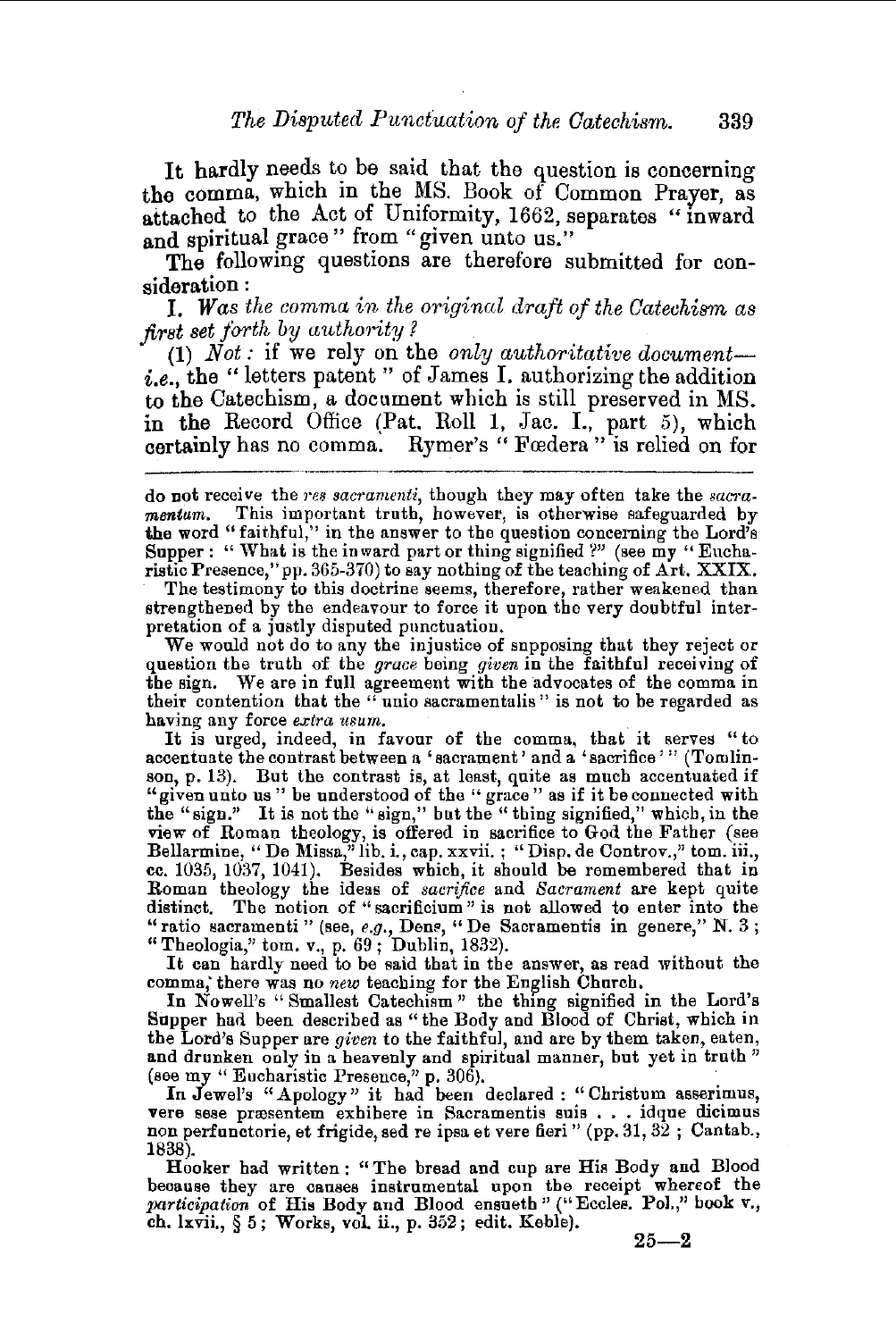the comma. It was no doubt intended to be, and professed to be, a reliable reproduction of the original. But the insertion of the comma here is only evidence of the lax way in which punctuation was treated in writings of this date.<sup>1</sup>

In Cardwell's "Conferences" (p. 220), the answer will be found correctly printed without the comma, as in the original document.<sup>2</sup>

(2) *Not:* if we may take the evidence of Dr. John Mayer, who published "The English Catechism Explained" in 1622. A third edition was published in 1623, and a fourth in 1630. Here we have "spiritual grace given unto us" (see p. 497 of third edition "reviewed"). This "Commentary" bears on the title-page " Published by Command."

A fifth edition, also "Published by Command," appeared in 1635, after the accession of Laud to the Primacy, which professes to be " corrected, reordered, and in many things, which were before wanting, supplied by the author," and which contains some things which may be thought to indicate a Laudian influence. (See Goode "On Eucharist," ii., p. 697.) But there is no change in this answer. We still read " Spiritual grace given unto us " (p. 6).

II. *How, then, is the introduction of the comma to be accounted for?* I submit that it may very probably be accounted for-

In the original document there is also no comma before "ordained." But though the answer, as found in the "Enrolment," has no punctuation, it is otherwise in the warrant on which the Patent Roll is founded. This warrant is also preserved in the Public Record Office. It has the King's sign manual, and a note that it was examined by Coke, the Attorney-General. In this warrant the answer is punctuated thus : "I mean an outward and visible sign, of an inward and spiritual grace given unto us, ordained by Christ Himself, as a means whereby we receive the same, and a pledge to assure us thereof."

It will be found, I believe, that these warrants (as they are called) or privy seals, are often referred to to correct or confirm the enrolments. Indeed, these warrants, rather than the enrolments, should, strictly speaking, be regarded as the *letters patent,* unless Archbishop Sandys was mistaken when he wrote : "If a prince give out his letters patent of a gift, so long as the seal is not put to, the gift is not fully ratified" ("Sermons," p. 303, P.S.). These sealed *warrants* must rightly, therefore (I conceive), be regarded as the original authoritative documents.

<sup>1</sup>Rymer has sometimes been referred to (by inadvertence, or perhaps by a misprint-see letter in *Guardian*, July 29, 1891) as if his work had followed shortly after the addition was made to the Catechism. It is not altogether unimportant, therefore, to observe that the first volume of the " Fœdera" appeared in 1704, and the last volume in 1735, after Rymer's death.

<sup>&</sup>lt;sup>2</sup> The absence of the comma might be, indeed, no decisive argument against the interpretation of the advocates of the comma, but it is certainly destructive of the arguments built on its presence.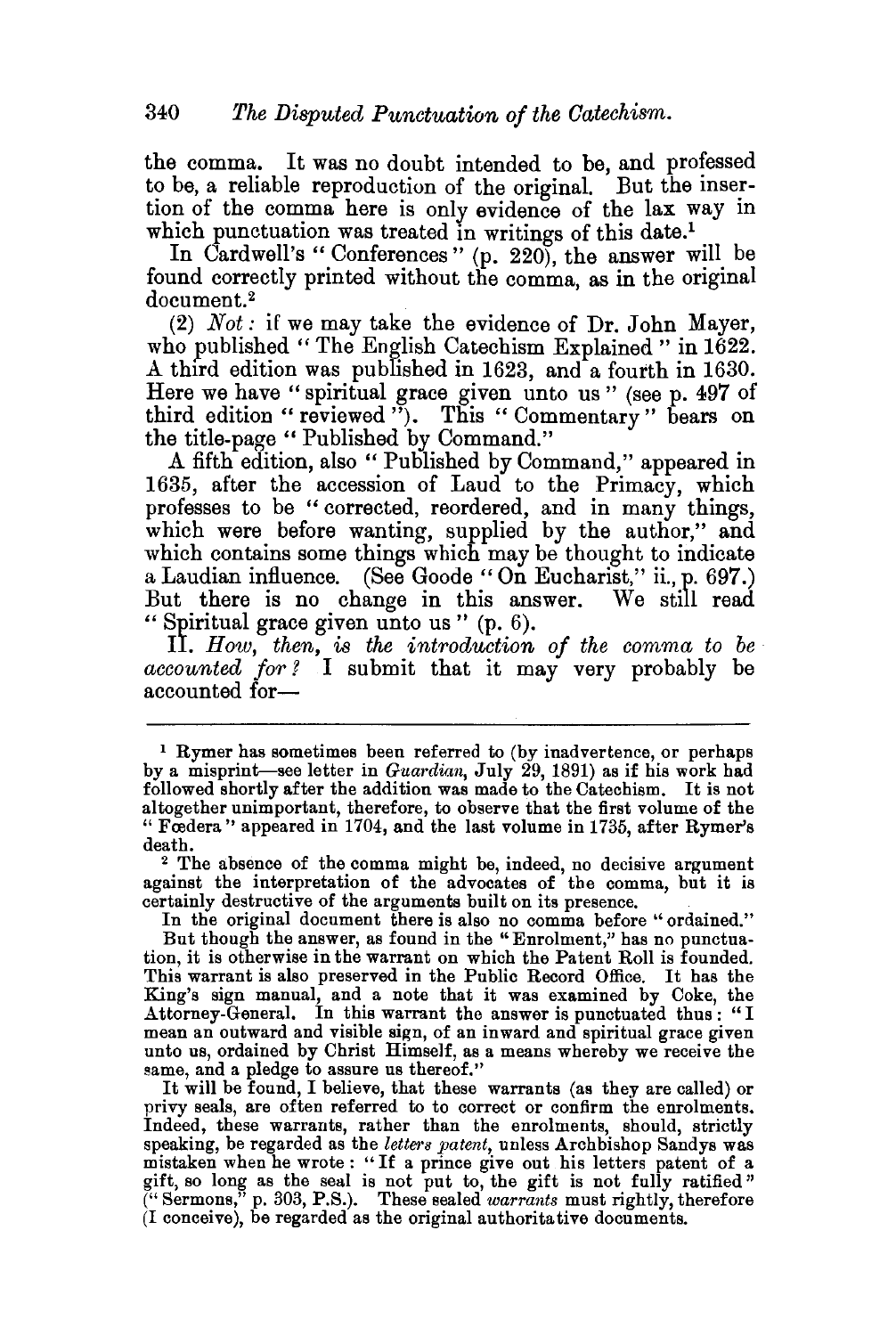. (1) By the prevalent laxity in the matter of punctuation, which allowed commas to be inserted or omitted in somewhat of a haphazard manner.

(2) By the printers' iicense, which thus was uncorrected in the Catechism contained in the folio edition of" The Book of Common Prayer" of 1636 (and confessedly in other editions  $also$ ).<sup>1</sup>

(3) By the fact that a copy of this edition (which contained the comma inserted without authority) was used by the revisers of 1661 to receive their corrections.

(4) By the fact that in this revision there appears (I believe) to have been no attempt made by authority to correct punctuation, as a consequence of which some singular examples of inconsistency may be shown. Compare, *e.g.,* in the corrected Book of 1636 the punctuation of the Apostles' Creed, as found in the Morning Prayer, with that seen in the Catechism. These singular discrepancies (not all of which are found in the MS. annexed) are not seen in the Prayer-Books now in use. Why not ? Simply, I suppose, because the copyist and the authorized printers, as they altered the spelling and the use of capitals, took the license of miscopying and misprinting what they thought might be amended in the matter of *stopping. <sup>2</sup>*

<sup>1</sup> Mr. J. T. Tomlinson ("Misprinted Catechism," p. 6), makes mention of two editions of 1603-one quarto, one folio-now in the British Museum, besides what is known as "Bancroft's Prayer-Book," 1634, and the Black-letter Book of 1636, in which the Convocation of 1661 marked their alterations. In all these the comma is found, and the same is to be said of an edition of 1662, and further of 1663 (see Marshall's "Latin Prayer-Book of Charles II.," p. 152).

The Rev. Edward Miller (in *Guardian*, July 29, 1891) makes mention of editions of 1604, 1605, 1613, 1621, 1631, 1633 in which there are *two* commas, thus : "I mean an outward and visible sign, of an inward and spiritual grace, given unto us," etc. The two commas appear to be found

also in editions of 1709, 1716, etc.<br>Other editions, however, earlier than the last review are cited as

without the comma (see *Protestant Churchman*, January, 1903, p. 8). <sup>2</sup> A writer in the *Guardian* (March 16, 1892) observes: "It is quite evident that those who drew up the Convocation Book, and ordered the copying of the Annexed Book and the printing of the Sealed Books, were for the most part entirely indifferent as to punctuation and orthography, as well as the use of small or capital letters. Accordingly, there is no approach to agreement in any of these points between the Convocation Book, the Annexed Book, or any of the Sealed Books" (p. 399).<br>A writer in the British Magazine nearly sixty years ago says: "Every-

A writer in the *British Magazine* nearly sixty years ago says: "Every-<br>one knows how arbitrary punctuation was among writers of those days, and has continued even to our own. Even in editions of the Bible and Liturgy no regular system of punctuation seems to have been adopted till Dr. Blayney published the former and Bishop Randolph the latter' (quoted by Mr. Leigh-Lye in the *Record* of January 2, 1903).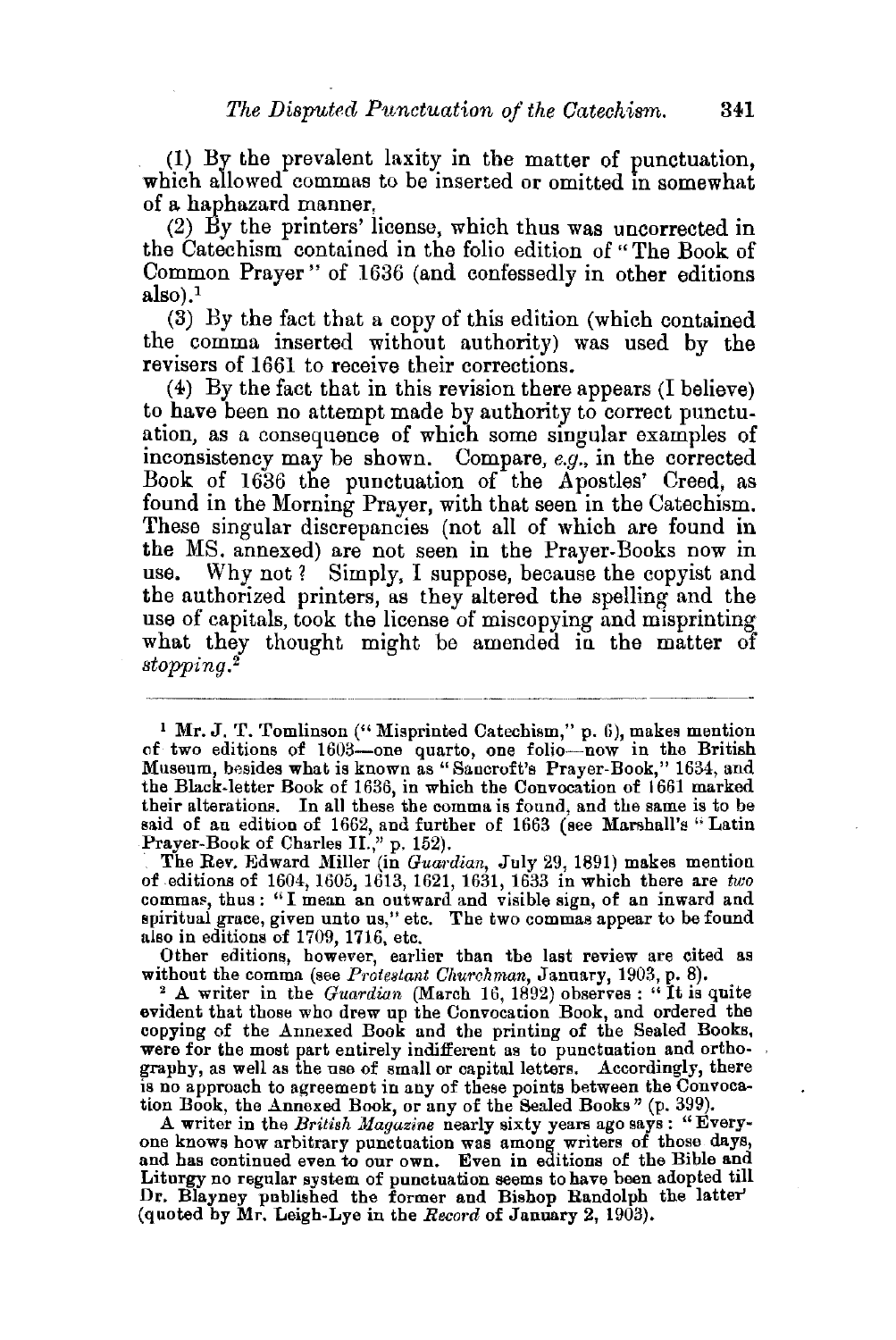(5) By the fact that, therefore, the copyist took the comma into the MS. which was annexed to the Act of Uniformity of 1662.

III. Does it follow that with the comma, the word " given" must be construed with the "outward and visible sign"?

*Not:* if we take duly into account the laxity with which punctuation was frequently employed-a laxity which continued longer, perhaps, than commonly supposed.

The following extract from an "Explanation of the Church Catechism," which was highly esteemed at the time of its publication, will give satisfactory evidence of this: "The thing signified by the outward visible sign in a Sacrament, is an inward and spiritual grace, given unto us of God in the Covenant" (Ellis, "Scripture Catechist," p. 377; edit. 1738).1

Here the comma separates between "grace" and "given," though it is impossible not to understand the "given" as agreeing with "grace."

Here certainly we have a participial adjective comma'd off from the noun with which it *immediately* agrees, and which stands next to it in the sentence. Other examples of the same use will be found in Parsell as quoted below, as well as in extracts from Beveridge and Harrison, which will appear, I believe, in the next number of the CHURCHMAN.

IV. Before the last review was the "given" always under*stood as ag'reeing with the* " *sign* " *?* 

Certainly not, unless we altogether reject the evidence of the Greek Version of the Prayer-Book, which was dedicated to Archbishop Laud, and compiled by his desire (perhaps especially for the use of Cyril Lucar. See Blew's letter on "The Common Prayer in Latin," p. 50) by Elias Petley, and published in 1638. Here the words  $\pi\nu e \nu \mu a \tau \mu \kappa \gamma \gamma \alpha \rho \nu \tau \sigma \gamma \gamma \mu \nu \nu$ published in 1638. Hel·e the words *71'V€Up.aTti(,Y]'>* xaptTo<; *f,p.'iv*   $\bar{\delta}$ obeians anuelov are decisive.<sup>2</sup>

benefits *past, present,* and *future* ("Commemorativa Passionis Christi, demonstrativa Gratiæ... et prognostica Gloriæ "-Dens, following Aquinas, " Theologia," tom. v., p. 67; Dublin, 1832.

Even the Tridentine Oatechism teaches : "Quodlibet sacramentum saltem tria significat ; gratiam prresentem, Passionem Christi, Vitam  $r$ eternam" (par. ii., cap. i.,  $\S$  xi.).

The following extract is worthy of special attention : " Cum Scriptura ipsa, omnia ea, quæ pro Sacramentis habentur, inter signa numeret: et interim illis æterna gratiæ suæ dona designari doceat: quæ sint videlicet,

<sup>1</sup>Ellis died in 1700, having just completed this" Explanation." 2 It is too little to say that this Greek translation, like the Latin "collatæ" and the English "given" does not necessarily require the dating (or restraining) of the donation to the moment of receiving the sign (see my "Doctrine of the Sacraments," pp. 120-130). Such a restraining sense the words can only acquire by being viewed in connection with " means whereby we receive the same."<br>So the sacramental signs of the New Law are said to have reference to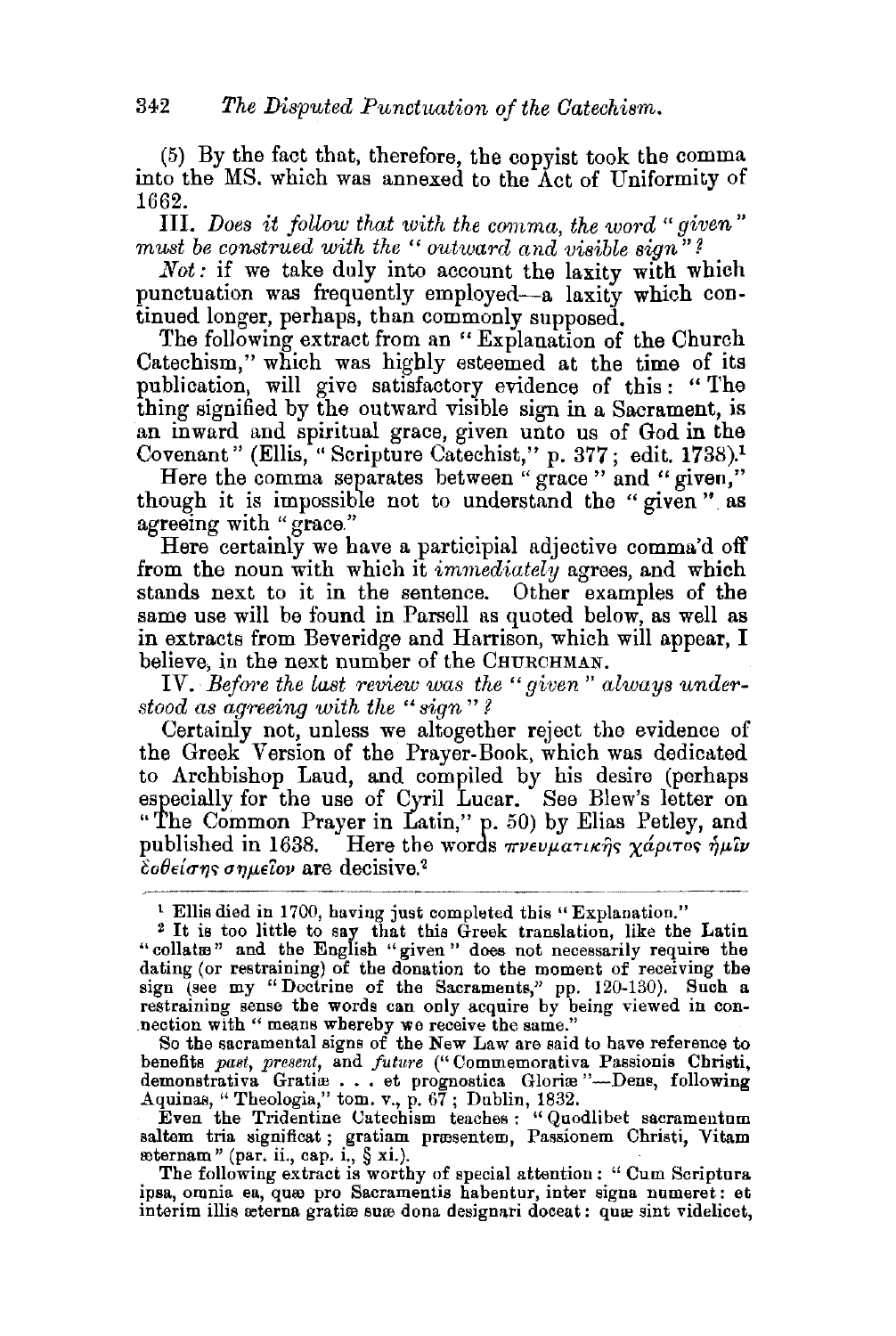V. After the last review was the "given" universally *interpreted as belonging to the "sign"?* 

(1) We have another Greek version-the well-known translation of Dean Duport, dedicated to Archbishop Sheldon, and published in 1665. It was followed by the reprints of Priestley and Bagster. It is not, by any means, a mere reprint of Petley's book. But its evidence on the point before us is equally decisive. The very same Greek words are employed by Duport.

(2) The editions of Durel's version were followed by Parsell's translation, which, though said to be founded on Durel's (see Marshall's " Latin Prayer-Book," p. 37), contained several changes. The edition of 1713 was followed by another in 1716. I have a copy of another edition of 1720, bearing on the title-page the words "Editio tertia prioribus longe emendatior, tribusque formulis auctior."

In this, though the comma remains, the Latin sufficiently determines the sense-the "given" belongs to "grace," and not to sign." The words are "Signum internæ et spiritualis gratiæ, collatæ nobis."<sup>1</sup>

et præterita, quatenus jam olim nobis sunt delata, et præsentia, quatenus perpetuo exhibentur : neque cessare unquam possunt : et futura, quatenus illorum gloriam adhuc (sub spe certissima) post nostram resurrectionem expectamus. Perspicuum est, Sacramenta ipsa, non tantum signis externis, quibus dona gratiæ adumbrantur : sed etiam donorum perpetuatione, adeoque et exhibitione constare : sed quæ tamen in ipsis signis Sacramentalibus constitui, neque debeat, neque possit" (Jo. à Lasco, "Brevis et dilucida de Sacrameutis Ecclesioo Christi tractatio," fol. *l6b,* 17a; London, 1552. Compare Bullinger,'' Decades," vol. iv., pp. 228, 233, P.S.).

<sup>1</sup> These words "gratiæ collatæ" had been used in the translation of Dr. Mocket, chaplain to Archbishop Abbot, which was made in 1617. Mr. J. T. Tomlinson ("Misprinted Catechism," p. 6) says that his "book was forthwith ordered to be burned publicly, and Collier adds that he was accused also of mutilating the Homilies." He refers to Collier's "Ecclesiastical History," vii., p. 390. But I fail to find, either in Collier<br>or in Fuller's " Church History," any word to lead us to suppose that this translation of the Catechism had anything to do with the condemnation of his book. Many charges were made against it. It touched " too close upon the regale." In the Thirty-nine Articles he omitted the first clause in the twentieth, concerning the "authority of the Church in controversies of the faith." And Collier adds: "This omission, amongst other things, might probably occasion the burning of the book " (vol. vii., p. 390). Fuller says : " The main matter objected against it was . . . contracting the power of the prince to enlarge the privilege of his patron." And he adds : " Although the imperfections and indiscretions of this translator might be consumed as dross in the fire, yet the undoubted truth of the Articles of the English Church therein contained, as flame-free and

perfectly refined, will endure to all eternity" (vol. iii., p. 266; edit. 1837).<br>Anthony à Wood would have us understand that "the true cause<br>which was conceived why the book was burned" was the omission of the which was conceived why the book was burned" was the omission of the first clause in  $Art. XX.$  He tells us, also, that Mocket published his